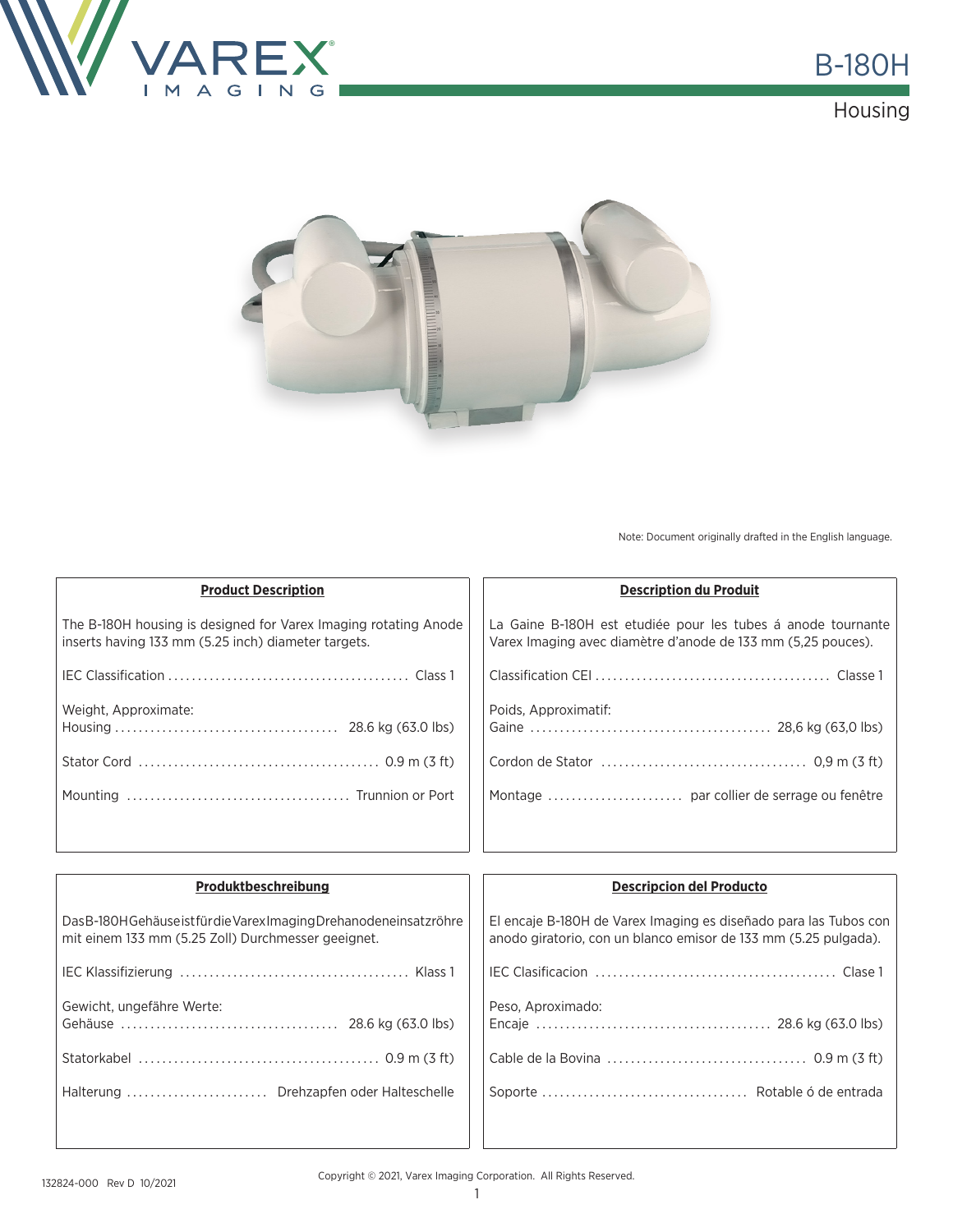

| <b>Product Description</b>                                                           |  |
|--------------------------------------------------------------------------------------|--|
|                                                                                      |  |
| Grid to Cathode                                                                      |  |
| <b>Grid Control Voltages</b><br>Typical Bias Voltage for Cutoff at 125 kV  -3600 Vdc |  |
| Maximum X-Ray Tube Assembly Heat Content  1,482 kJ (2,000 kHU)                       |  |
| Nominal Continuous Input Power<br>(maximum housing temperature 78°C)                 |  |
| X-ray tube assembly cooling is provided by ambient air flow.                         |  |
| X-Ray Tube Assembly                                                                  |  |
| Loading Factors for Leakage Radiation  150 kV, 7.2 mA                                |  |
| High Voltage Cable Receptacles  Per IEC 60526                                        |  |
| Temperature Limits for Storage and Transport  - 20°C to +75°C                        |  |
| 3A @ 120Vac or 30 Vdc max.                                                           |  |
| X-Ray Tube Assembly (Complies to)  IEC 60601-2-28                                    |  |
|                                                                                      |  |
|                                                                                      |  |
| Produktbeschreibung                                                                  |  |
| Gitter zu Kathode                                                                    |  |
| Gittersteuerspannungen<br>Typische Vorspannung für Abschaltung bei 125 kV  -3600 Vdc |  |
| Wärmespeicherkapazitat des Gehäuses  1,482 kJ (2,000 kUC)                            |  |
| Kontinuierliche Eingangs-Nennleistung<br>(max. Gehäusetemperatur 78°C)               |  |
| Kühlung der Röntgenstrahlereinheit durch Umgebungsluft. Maximale                     |  |
| Röntgenstrahlers                                                                     |  |
|                                                                                      |  |
| Hochspannungskabelbehälter  Pro IEC 60526                                            |  |
| Temperaturgrenzen für Aufbewahrung und Transport - 20°C zu +75°C                     |  |
| 3 A @ 120Vac order 30 Vdc max.                                                       |  |

| <b>Description du Produit</b>                                                                   |
|-------------------------------------------------------------------------------------------------|
|                                                                                                 |
| Entre Grille et Cathode                                                                         |
| Potentiel de controle de grille                                                                 |
| Capacité Thermique Maximale de L'Ensemble Tube/Gaine                                            |
| Continue nominale Puissance d'entrée<br>(température maximale de la gaine à 78°C)               |
| Le refroidissement de tube à rayon X est fourni par circulation d'air ambiant.                  |
| Ensemble Radiogène<br>Filtre non amovible 1.0mm AI CEI 60522/1999                               |
| Technique de mesure du courant de fuite  150 kV, 7,2 mA                                         |
| Receptacules de câble haute tension  Par CEI 60526                                              |
| Limites de Température Pour le Transport et Pour L'Emmasinage                                   |
|                                                                                                 |
| 3A à 120 V ca ou 30 V cc max.                                                                   |
| Ensemble Radiogène (Conformer aux) CEI 60601-2-28                                               |
| <b>Descripcion del Producto</b>                                                                 |
|                                                                                                 |
| Controlador a Catodo                                                                            |
| Voltaje de Rejillas Controlada<br>Voltaje controlado Tipico con interruptor a 125 kV  -3600 Vdc |
| Capacidad del almacenaje termal de encaje  1,482 kJ (2,000 kHU)                                 |
| Potencia nominal de entrada continua<br>(temperatura máxima de la encaje 78°C)                  |
|                                                                                                 |
| El Enfriamiento de la unidad radiógena es realizado por corriente de aire<br>ambiental.         |
| Ensamblaje de Tubo de Rayos X<br>Filtración Permanente  1.0mm AI IEC 60522/1999                 |
|                                                                                                 |
|                                                                                                 |
| Temperatura Limitada de Almacen y Transporte  - 20°C a +75°C                                    |

Interruptor termal . . normalmente cerrado Abierto . . 76.7°C ±2.8°C (170°F ±5°F 3 A @ 120Vac or 30 Vdc max. Ensamblaje de Tubo de Rayos X (Conformarse de) . . . . . . . . . IEC 60601-2-28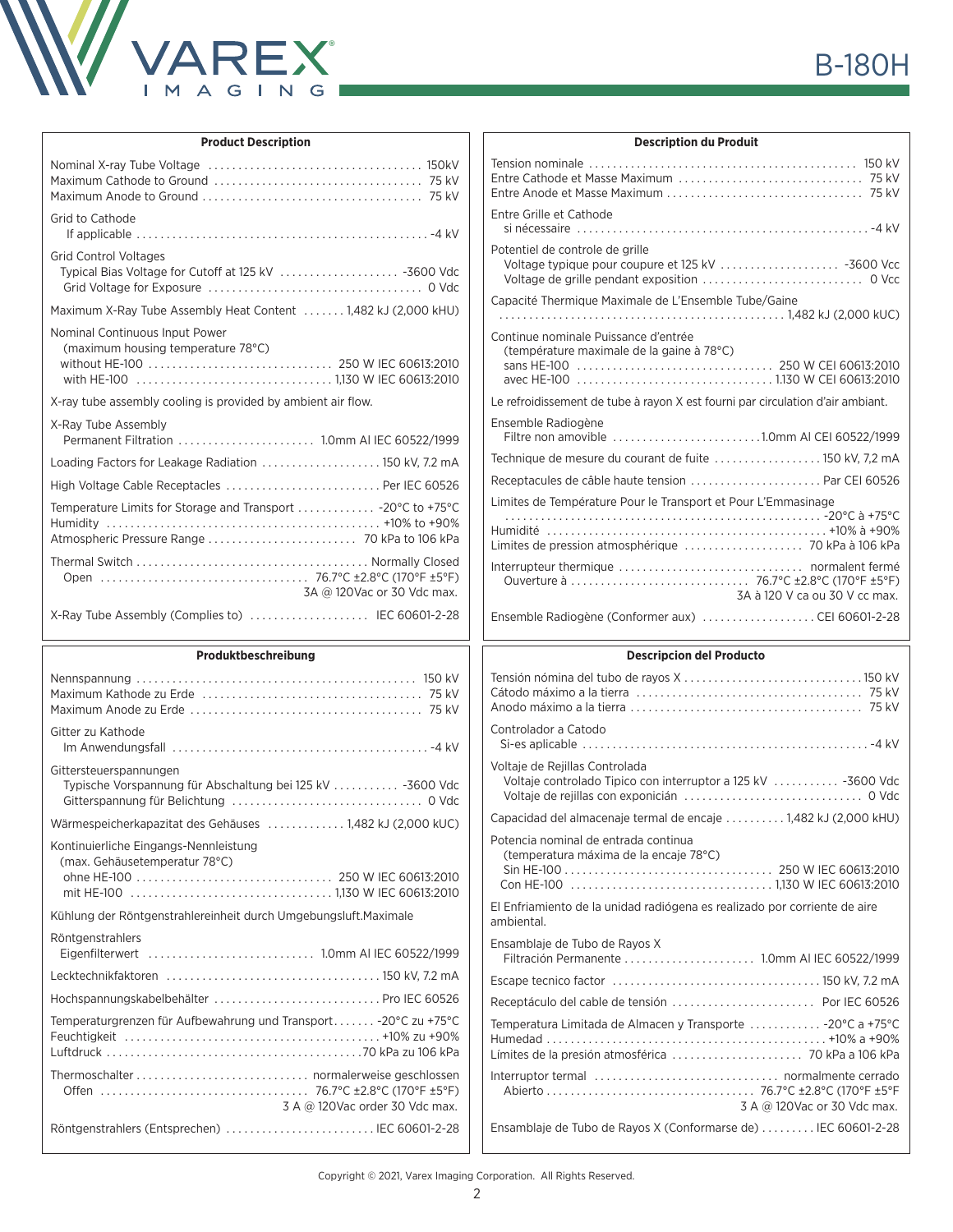

Les dimensions sont pour la référence seulement

Dimensions are for reference only

в в наших в наших в войн в наших в наших в наших в наших в наших в наших в наших в наших в наших в наших в наши<br>В наших в наших в наших в наших в наших в наших в наших в наших в наших в наших в наших в наших в наших в наш

Housing Outline Drawing Dessin d' Encombrement de la Gaine Masszeichnungen für dss Gehäuse Esquema Detallado del Encaje



Copyright © 2021, Varex Imaging Corporation. All Rights Reserved.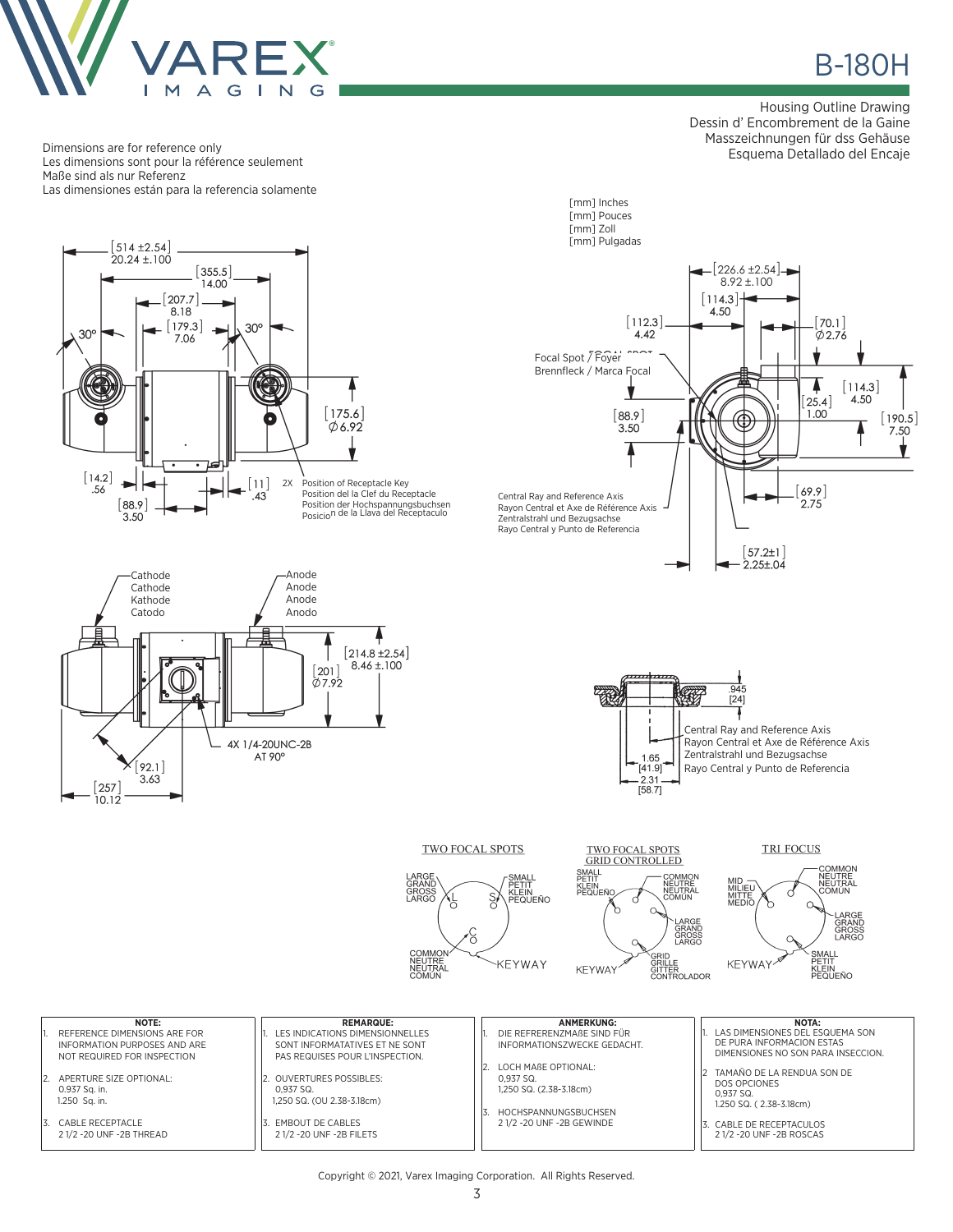

Stator Ratings and Characteristics Spécificités et Caractéristiques du Stator Statornennleistungen und Merkmale Caracteristicas y Clarificacion de la Bovina



| "STD" Stator                                                               | Stator "STD"                                                           | "STD" Stator                                                                 | "STD" Bovina                                                                 |                                                     |
|----------------------------------------------------------------------------|------------------------------------------------------------------------|------------------------------------------------------------------------------|------------------------------------------------------------------------------|-----------------------------------------------------|
| Black - White<br>Black - Green<br>Green - White<br>180 Hz Cap<br>60 Hz Cap | Noir - Blanc<br>Noir - Vert<br>Vert - Blanc<br>180 Hz Cap<br>60 Hz Cap | Schwarz - Weiss<br>Schwarz - Grün<br>Grün - Weiss<br>180 Hz Cap<br>60 Hz Cap | Negro - Blanco<br>Negro - Verde<br>Verde - Blanco<br>180 Hz Cap<br>60 Hz Cap | 16.0<br>$66 \Omega$<br>50 $\Omega$<br>6 µF<br>30 µF |
| "P" Stators                                                                | Stator "P"                                                             | "P" Stator                                                                   | "P" Bovina                                                                   |                                                     |
| Black - White<br>Black - Green<br>Green - White<br>180 Hz Cap              | Noir - Blanc<br>Noir - Vert<br>Vert - Blanc<br>180 Hz Cap              | Schwarz - Weiss<br>Schwarz - Grün<br>Grün - Weiss<br>180 Hz Cap              | Negro - Blanco<br>Negro - Verde<br>Verde - Blanco<br>180 Hz Cap              | $16 \Omega$<br>$30\Omega$<br>14 $\Omega$<br>10 µF   |
|                                                                            |                                                                        |                                                                              |                                                                              |                                                     |

|                | <b>Wire Color</b><br><b>Couleurs des Branchements</b><br>Kabelfarben<br><b>Cable de Color</b> |         | <b>Description</b><br><b>Description</b><br><b>Beschreibung</b><br><b>Descripcion</b> |
|----------------|-----------------------------------------------------------------------------------------------|---------|---------------------------------------------------------------------------------------|
| 1              | White                                                                                         | Common  |                                                                                       |
|                | <b>Blanc</b>                                                                                  | Neutre  |                                                                                       |
|                | Weiss                                                                                         | Neutral |                                                                                       |
|                | Blanco                                                                                        | Común   |                                                                                       |
|                |                                                                                               |         |                                                                                       |
| $\mathfrak{D}$ | <b>Black</b>                                                                                  | Phase   |                                                                                       |
|                | Noir                                                                                          | Phase   |                                                                                       |
|                | Schwarz                                                                                       | Phase   |                                                                                       |
|                | Negro                                                                                         | Fase    |                                                                                       |
|                |                                                                                               |         |                                                                                       |
| 3              | Green                                                                                         |         | Phase Shift                                                                           |
|                | Vert                                                                                          |         | Changement de Phase                                                                   |
|                | Grün                                                                                          |         | Hilfsphase                                                                            |
|                | Verde                                                                                         |         | Cambio de Fase del Estator                                                            |
|                |                                                                                               |         |                                                                                       |
| 4              | Red                                                                                           |         | Insert center section                                                                 |
|                | Rouge                                                                                         |         | le tube section centrale                                                              |
|                | Rot                                                                                           |         | Rohre mittelteil                                                                      |
|                | Rojo                                                                                          |         | Tubo secciÓn sentral                                                                  |
|                |                                                                                               |         |                                                                                       |
| 5              | Green/Yellow                                                                                  |         | <b>Housing Ground</b>                                                                 |
|                | Vert/Jaune                                                                                    |         | Masse de la Gaine                                                                     |
|                | Grün/Gelb                                                                                     |         | Masse des Gehäuses                                                                    |
|                | Verde/Amarillo                                                                                |         | Encaje a Tierra                                                                       |

| <b>Stator Drive Frequency</b><br>Fréquence d'entraînement du stator<br>Statorantrieb Frequenz<br>Frecuencia de la impulsión del estator | <b>RPM</b>    |
|-----------------------------------------------------------------------------------------------------------------------------------------|---------------|
| 50 Hz                                                                                                                                   | 2800 - 3000   |
| 60 Hz                                                                                                                                   | 3400 - 3600   |
| 150 Hz                                                                                                                                  | 8500 - 9000   |
| 180 Hz                                                                                                                                  | 9500 - 10.800 |

| <b>Stator Power:</b>                                                                                  | Puissance du stator:                                                                               | Statorleistung:                                     | Poder de la Bovina:                                  |
|-------------------------------------------------------------------------------------------------------|----------------------------------------------------------------------------------------------------|-----------------------------------------------------|------------------------------------------------------|
| Time to full speed of the anode is a function of                                                      | Le temps nécessaire à la montée en pleine vitesse                                                  | Die Zeitspanne bis zur vollen Geschwindigkeit       | La velocidad maxima del anodo giratorio es           |
| the power rating of the "starter" and the weight                                                      | est fonction de la puissance du démarreur et du                                                    | des Anodentellers ist eine Funktion aus der         | obtenida por el poder del arrancador y es            |
| / diameter of the anode. All Varex Imaging stator                                                     | poids/diamétre del'anode. Tous les stators Varex                                                   | Nennleistung des Anlaufgerätes und Gewichtes        | relacionado con el peso y diametro del anodo.        |
| types are rated for regular speed and high speed                                                      | Imaging sont prévus pour une vitesse normale et                                                    | bzw. Durchmessers des Tellers. Alle Varex Imaging   | Todos las bovinas de Varex Imaging son usadas        |
| starters. Time to full speed of 102 mm (4 inch)<br>anode series tubes is between 1.3 and 2.0 seconds. | pour une vitesse rapide. Le temps de démarrage<br>des tubes de la série 102 mm (4 pouces) anode se | Statortypen sind für hoch- und normaltourigen       | con velocidad regular y velocidad alta al principio. |
|                                                                                                       | situe entre 1,3 et 2,0 secondes.                                                                   | Betrieb ausgelegt.<br>Die Anlaufzeit bis zur        | Toma entre 1.3 y 2.0 segundos para obtener la        |
| Immediately following high speed anode rotation,                                                      |                                                                                                    | maximalen Drehzahl des Anodentellers der 102        | velocidad alta del anodo giratorio para las tubos la |
| the rotor speed must be reduced to 4000 r/min                                                         | Immédiatement aprés la rotation à 4000 t/min ou                                                    | mm (4") Anoden Röntgenröhren liegt zwischen 1.3     | serie de 102 mm (4") anodo.                          |
| or less within 10 seconds using a suitable dynamic                                                    | moins en 10 secondes en utilisant un système de                                                    | und 2.0 Sekunden.                                   |                                                      |
| braking device.                                                                                       | freinage dynamique approprié.                                                                      |                                                     | Immediatamente despues de obtener la velocidad       |
|                                                                                                       |                                                                                                    | Verwendung<br>geeigneten<br>Unter<br>einer          | alta del anodo giratario, la velocidad del rotador   |
| No more than two high speed starts per minute                                                         | Pas plus de deux demarrages rapides par minute                                                     | muß<br>Drehzahl<br>Anogenbremse<br>die<br>nach      | debe der reducida a 4000 r/min ó menos en 10         |
| are permissible. The starting voltage must never                                                      | sont autorisés. La tension de démarrage ne doit                                                    | hochtourigem Betrieb unmittelbar auf weniger als    | segundos usado un sistema dunamico y apropiado       |
| exceed 600 volts rms.                                                                                 | jamais excéder 600 volts rms.                                                                      | 4.000 U/min reduziert werden.                       | para reducir la velocidad.                           |
|                                                                                                       |                                                                                                    | Es sind nicht mehr als zwei Hochleistungsstarts pro | El rotador no debe ser expuesto a velocidades        |
|                                                                                                       |                                                                                                    | Minute zulässig. Die Anlaufspannung darf hiebei     | altas no mas de dos (2) veces por minuto. El         |
|                                                                                                       |                                                                                                    |                                                     |                                                      |
|                                                                                                       |                                                                                                    | 600 Volt nicht überschreiten.                       | voltaje inicial no debe excedir 600 voltios rms.     |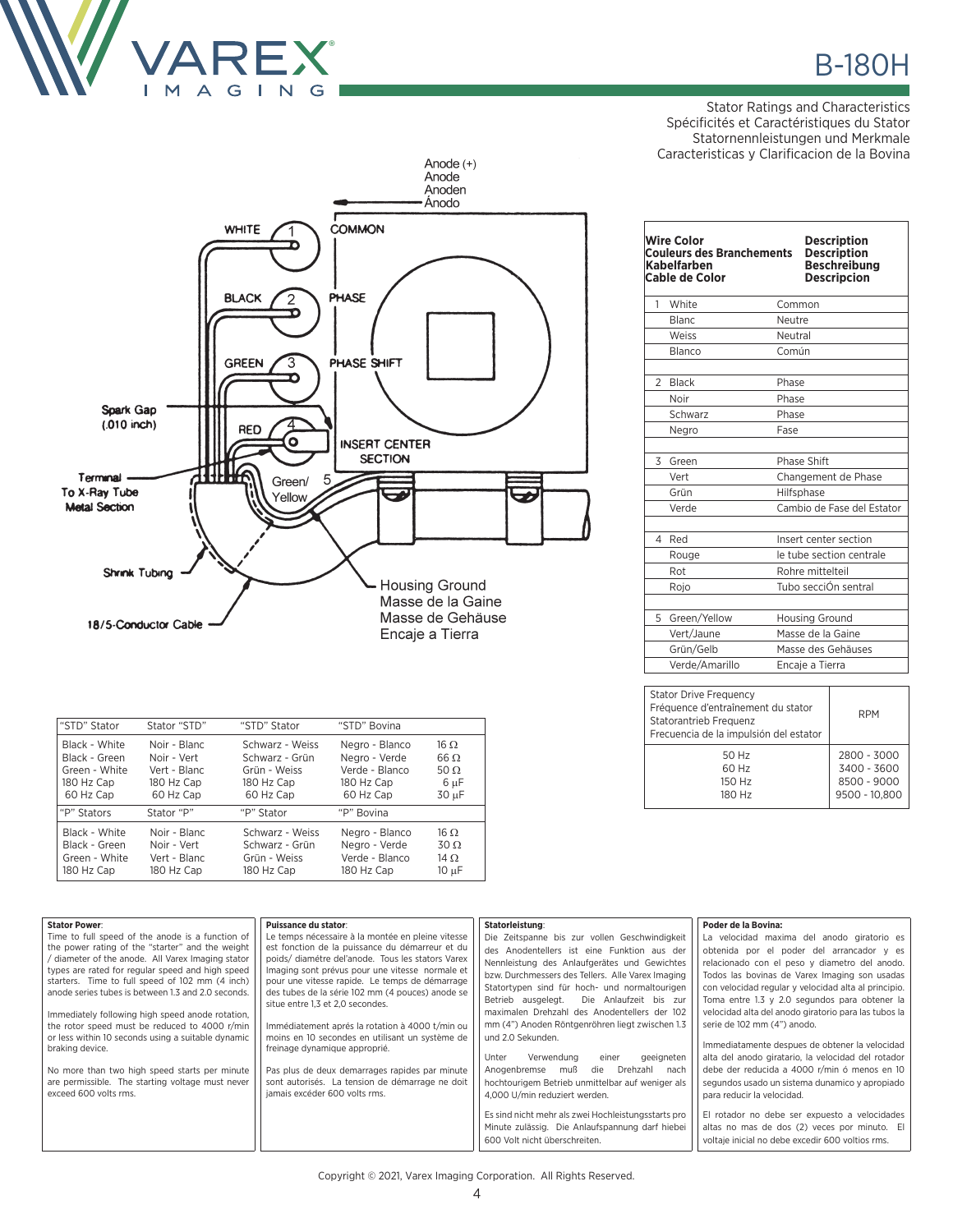

**B-180H** 

X-ray Tube Assembly Heating and Cooling Curve Abaque de Échauffement Refroidissement de l'ensemble Röntgenstrahler Erwärmungs- und Abkühlkurven Curvas de calentamiento / enfriamento de la unidad radiogena



| <b>Caution:</b><br>Housings configured with heat exchangers<br>having long hoses $(> 5$ ft or 1.5 m) are not<br>configured for operation separate from the<br>associated heat exchanger. In such cases, the<br>tube unit must not be operated unless properly<br>coupled to the heat exchanger. Reference the<br>specific heat exchanger's product data sheet<br>for the associated cooling curves. | Précaution:<br>Les Gaines configurés avec des échangeurs de<br>chaleur ayant de longs tuyaux (> 5 pi ou 1,5 m)<br>ne sont pas configurés pour l'opération sépa-<br>ré de l'échangeur de chaleur associé. Dans ce<br>cas, l'unité à tubes ne doit pas être utilisée à<br>moins que correctement couplé à l'échangeur<br>de chaleur. Référez-vous à la fiche technique<br>de produit de l'échangeur de chaleur spéci-<br>fique pour les courbes de refroidissement as-<br>sociées. | Vorsicht:<br>Strahlergehäuse<br>konfiguriert<br>mit<br>einem<br>Wärmtauscher und längeren Schläuchen (> 5ft<br>oder 1.5m) sind nicht dazu ausgelegt, ohne den<br>entsprechenden Wärmtauscher betrieben zu<br>werden. In solchen Fällen darf die Strahlereinheit<br>nicht genutzt werden, falls der Wärmetauschet<br>nicht korrekt gekoppelt ist. Verweise zu den<br>entsprechenden Abkühlkurven sind<br>dem<br>Datenblatt des jeweiligen Wärmetauschers zu<br>finden. | Precaución:<br>Las corazas con intercambiador de calor que<br>tienen mangueras largas $(>1.5$ m o 5 ft) no<br>están preparadas para el funcionamiento<br>independiente desde el intercambiador de<br>calor asociado. En esos casos, la unidad<br>de rayos-x no debe utilizarse a menos que<br>el intercambiador de calor esté acoplado<br>correctamente. Más información en la hoja<br>de datos específica de los intercambiadores<br>de calor para las curvas de enfriamiento<br>asociadas. |
|-----------------------------------------------------------------------------------------------------------------------------------------------------------------------------------------------------------------------------------------------------------------------------------------------------------------------------------------------------------------------------------------------------|----------------------------------------------------------------------------------------------------------------------------------------------------------------------------------------------------------------------------------------------------------------------------------------------------------------------------------------------------------------------------------------------------------------------------------------------------------------------------------|-----------------------------------------------------------------------------------------------------------------------------------------------------------------------------------------------------------------------------------------------------------------------------------------------------------------------------------------------------------------------------------------------------------------------------------------------------------------------|----------------------------------------------------------------------------------------------------------------------------------------------------------------------------------------------------------------------------------------------------------------------------------------------------------------------------------------------------------------------------------------------------------------------------------------------------------------------------------------------|
| Note:<br>Heat inputs into housing include tube power,<br>filament power, and stator power. Heating<br>curves based on no restrictions of natural<br>convection around tube housing assembly.                                                                                                                                                                                                        | <b>Remarque:</b><br>L'apport calorifique dans la gaine incult la<br>puissance du tube, du filament et du stator.<br>Courbes d'échauffement basées sur une<br>circulation d'air naturelle sans entrave autour<br>de l'ensemble gaine-tube.                                                                                                                                                                                                                                        | Anmerkungen:<br>Die Wärmeskurven<br>berücksichtigen die<br>Verlustleistung aus der Anode, der Kathode<br>und des Stators.<br>Die Heizkurven basieren<br>auf keinerlei Einschränkung der natürlichen<br>Konvektion<br>der<br>Umaebuna<br>aus<br>der<br>Strahlerhaube.                                                                                                                                                                                                  | Nota:<br>La energia del encaje incluye el poder del<br>tubo, el poder del filamento y el poder de la<br>bovina. Las curvas de calentamiento no son<br>afectadas por el calor natural creado en la<br>parte exterior del encaje.                                                                                                                                                                                                                                                              |

Copyright © 2021, Varex Imaging Corporation. All Rights Reserved.